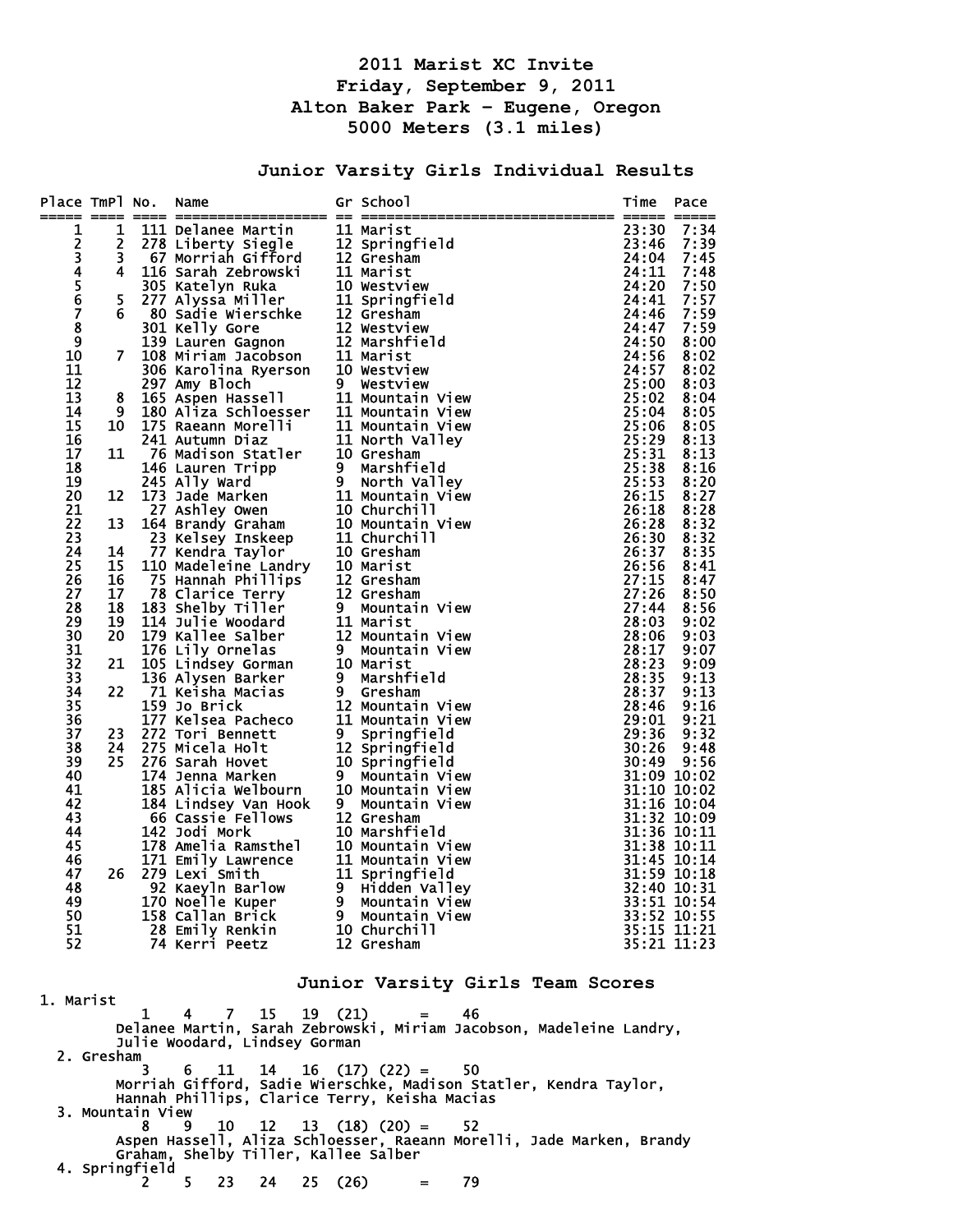### Liberty Siegle, Alyssa Miller, Tori Bennett, Micela Holt, Sarah Hovet, Lexi Smith

| Gr School<br>Time<br>Place TmPl No.<br>Name<br>Pace<br>94 Shane Crofoot<br>9 Hidden Valley<br>18:14<br>5:53<br>1<br>94 Shane Crofoot 9 Hidden Valley<br>198 Angel Hernandez-Ga 12 Mountain View<br>313 Quinn McCullough 11 Westview<br>189 Jake Buehner 9 Mountain View<br>202 Logan Myers 11 Mountain View<br>234567<br>18:40<br>6:01<br>1<br>19:30<br>- as Shane Crofotote - as Hidden Valley<br>1948 Shane Crofotote - a 11 Weurstan View<br>1959 Jake Buchner - a 11 Weurstan View<br>1120 Jake Buchner - 11 Weurstan View<br>1120 Jake Buchner - 11 Weurstan View<br>120 Jake Buchner - 11<br>6:17<br>$\overline{2}$<br>19:36<br>6:19<br>$\overline{3}$<br>19:53<br>6:24<br>$\overline{\mathbf{4}}$<br>19:58<br>6:26<br>$\overline{\mathbf{5}}$<br>20:15<br>6:32<br>$\overline{\mathbf{8}}$<br>20:22<br>6:34<br>9<br>6<br>20:34<br>6:38<br>10<br>20:44<br>6:41<br>$\overline{7}$<br>11<br>20:46<br>6:42<br>12<br>8<br>20:50<br>6:43<br>13<br>9<br>20:54<br>6:44<br>21:05<br>14<br>10<br>6:48<br>15<br>11<br>21:11<br>6:50<br>21:18<br>16<br>6:52<br>17<br>12<br>21:21<br>6:53<br>18<br>13<br>21:40<br>6:59<br>19<br>14<br>21:43<br>7:00<br>$\overline{15}$<br>20<br>21:45<br>7:01<br>21<br>21:48<br>7:01<br>$\overline{2}\overline{2}$<br>21:49<br>16<br>7:02<br>23<br>21:51<br>7:02<br>17<br>24<br>21:52<br>7:03<br>25<br>21:57<br>7:04<br>21:59<br>$\overline{26}$<br>7:05<br>$\overline{27}$<br>22:01<br>7:06<br>28<br>22:07<br>18<br>7:08<br>22:20<br>22:28<br>29<br>7:12<br>30<br>7:14<br>22:33<br>31<br>7:16<br>19<br>$\overline{32}$<br>22:36<br>7:17<br>$\overline{33}$<br>22:54<br>7:23<br>34<br>22:55<br>7:23<br>35<br>23:04<br>7:26<br>$\overline{36}$<br>23:08<br>7:27<br>20<br>23:12<br>7:29<br>37<br>295 Sebastian Shanarel II springrield<br>132 Pedro Rivas 10 Marist<br>7 Jacob Armas 9 Cascade Christian<br>14 Darian Murphy 9 Cascade Christian<br>283 Taylor Barnhart 11 Springfield<br>197 Hunter Hassell 9 Mountain View<br>208 Chad Sc<br>38<br>23:36<br>7:36<br>23:37<br>7:37<br>39 |    |    |  | Junior Varsity Boys Individual Results |       |      |
|------------------------------------------------------------------------------------------------------------------------------------------------------------------------------------------------------------------------------------------------------------------------------------------------------------------------------------------------------------------------------------------------------------------------------------------------------------------------------------------------------------------------------------------------------------------------------------------------------------------------------------------------------------------------------------------------------------------------------------------------------------------------------------------------------------------------------------------------------------------------------------------------------------------------------------------------------------------------------------------------------------------------------------------------------------------------------------------------------------------------------------------------------------------------------------------------------------------------------------------------------------------------------------------------------------------------------------------------------------------------------------------------------------------------------------------------------------------------------------------------------------------------------------------------------------------------------------------------------------------------------------------------------------------------------------------------------------------------------------------------------------------------------------------------------------------------------------------------------------------------------------------------------------------------------------------------------------------------------------------------------------------|----|----|--|----------------------------------------|-------|------|
|                                                                                                                                                                                                                                                                                                                                                                                                                                                                                                                                                                                                                                                                                                                                                                                                                                                                                                                                                                                                                                                                                                                                                                                                                                                                                                                                                                                                                                                                                                                                                                                                                                                                                                                                                                                                                                                                                                                                                                                                                  |    |    |  |                                        |       |      |
|                                                                                                                                                                                                                                                                                                                                                                                                                                                                                                                                                                                                                                                                                                                                                                                                                                                                                                                                                                                                                                                                                                                                                                                                                                                                                                                                                                                                                                                                                                                                                                                                                                                                                                                                                                                                                                                                                                                                                                                                                  |    |    |  |                                        |       |      |
|                                                                                                                                                                                                                                                                                                                                                                                                                                                                                                                                                                                                                                                                                                                                                                                                                                                                                                                                                                                                                                                                                                                                                                                                                                                                                                                                                                                                                                                                                                                                                                                                                                                                                                                                                                                                                                                                                                                                                                                                                  |    |    |  |                                        |       |      |
|                                                                                                                                                                                                                                                                                                                                                                                                                                                                                                                                                                                                                                                                                                                                                                                                                                                                                                                                                                                                                                                                                                                                                                                                                                                                                                                                                                                                                                                                                                                                                                                                                                                                                                                                                                                                                                                                                                                                                                                                                  |    |    |  |                                        |       |      |
|                                                                                                                                                                                                                                                                                                                                                                                                                                                                                                                                                                                                                                                                                                                                                                                                                                                                                                                                                                                                                                                                                                                                                                                                                                                                                                                                                                                                                                                                                                                                                                                                                                                                                                                                                                                                                                                                                                                                                                                                                  |    |    |  |                                        |       |      |
|                                                                                                                                                                                                                                                                                                                                                                                                                                                                                                                                                                                                                                                                                                                                                                                                                                                                                                                                                                                                                                                                                                                                                                                                                                                                                                                                                                                                                                                                                                                                                                                                                                                                                                                                                                                                                                                                                                                                                                                                                  |    |    |  |                                        |       |      |
|                                                                                                                                                                                                                                                                                                                                                                                                                                                                                                                                                                                                                                                                                                                                                                                                                                                                                                                                                                                                                                                                                                                                                                                                                                                                                                                                                                                                                                                                                                                                                                                                                                                                                                                                                                                                                                                                                                                                                                                                                  |    |    |  |                                        |       |      |
|                                                                                                                                                                                                                                                                                                                                                                                                                                                                                                                                                                                                                                                                                                                                                                                                                                                                                                                                                                                                                                                                                                                                                                                                                                                                                                                                                                                                                                                                                                                                                                                                                                                                                                                                                                                                                                                                                                                                                                                                                  |    |    |  |                                        |       |      |
|                                                                                                                                                                                                                                                                                                                                                                                                                                                                                                                                                                                                                                                                                                                                                                                                                                                                                                                                                                                                                                                                                                                                                                                                                                                                                                                                                                                                                                                                                                                                                                                                                                                                                                                                                                                                                                                                                                                                                                                                                  |    |    |  |                                        |       |      |
|                                                                                                                                                                                                                                                                                                                                                                                                                                                                                                                                                                                                                                                                                                                                                                                                                                                                                                                                                                                                                                                                                                                                                                                                                                                                                                                                                                                                                                                                                                                                                                                                                                                                                                                                                                                                                                                                                                                                                                                                                  |    |    |  |                                        |       |      |
|                                                                                                                                                                                                                                                                                                                                                                                                                                                                                                                                                                                                                                                                                                                                                                                                                                                                                                                                                                                                                                                                                                                                                                                                                                                                                                                                                                                                                                                                                                                                                                                                                                                                                                                                                                                                                                                                                                                                                                                                                  |    |    |  |                                        |       |      |
|                                                                                                                                                                                                                                                                                                                                                                                                                                                                                                                                                                                                                                                                                                                                                                                                                                                                                                                                                                                                                                                                                                                                                                                                                                                                                                                                                                                                                                                                                                                                                                                                                                                                                                                                                                                                                                                                                                                                                                                                                  |    |    |  |                                        |       |      |
|                                                                                                                                                                                                                                                                                                                                                                                                                                                                                                                                                                                                                                                                                                                                                                                                                                                                                                                                                                                                                                                                                                                                                                                                                                                                                                                                                                                                                                                                                                                                                                                                                                                                                                                                                                                                                                                                                                                                                                                                                  |    |    |  |                                        |       |      |
|                                                                                                                                                                                                                                                                                                                                                                                                                                                                                                                                                                                                                                                                                                                                                                                                                                                                                                                                                                                                                                                                                                                                                                                                                                                                                                                                                                                                                                                                                                                                                                                                                                                                                                                                                                                                                                                                                                                                                                                                                  |    |    |  |                                        |       |      |
|                                                                                                                                                                                                                                                                                                                                                                                                                                                                                                                                                                                                                                                                                                                                                                                                                                                                                                                                                                                                                                                                                                                                                                                                                                                                                                                                                                                                                                                                                                                                                                                                                                                                                                                                                                                                                                                                                                                                                                                                                  |    |    |  |                                        |       |      |
|                                                                                                                                                                                                                                                                                                                                                                                                                                                                                                                                                                                                                                                                                                                                                                                                                                                                                                                                                                                                                                                                                                                                                                                                                                                                                                                                                                                                                                                                                                                                                                                                                                                                                                                                                                                                                                                                                                                                                                                                                  |    |    |  |                                        |       |      |
|                                                                                                                                                                                                                                                                                                                                                                                                                                                                                                                                                                                                                                                                                                                                                                                                                                                                                                                                                                                                                                                                                                                                                                                                                                                                                                                                                                                                                                                                                                                                                                                                                                                                                                                                                                                                                                                                                                                                                                                                                  |    |    |  |                                        |       |      |
|                                                                                                                                                                                                                                                                                                                                                                                                                                                                                                                                                                                                                                                                                                                                                                                                                                                                                                                                                                                                                                                                                                                                                                                                                                                                                                                                                                                                                                                                                                                                                                                                                                                                                                                                                                                                                                                                                                                                                                                                                  |    |    |  |                                        |       |      |
|                                                                                                                                                                                                                                                                                                                                                                                                                                                                                                                                                                                                                                                                                                                                                                                                                                                                                                                                                                                                                                                                                                                                                                                                                                                                                                                                                                                                                                                                                                                                                                                                                                                                                                                                                                                                                                                                                                                                                                                                                  |    |    |  |                                        |       |      |
|                                                                                                                                                                                                                                                                                                                                                                                                                                                                                                                                                                                                                                                                                                                                                                                                                                                                                                                                                                                                                                                                                                                                                                                                                                                                                                                                                                                                                                                                                                                                                                                                                                                                                                                                                                                                                                                                                                                                                                                                                  |    |    |  |                                        |       |      |
|                                                                                                                                                                                                                                                                                                                                                                                                                                                                                                                                                                                                                                                                                                                                                                                                                                                                                                                                                                                                                                                                                                                                                                                                                                                                                                                                                                                                                                                                                                                                                                                                                                                                                                                                                                                                                                                                                                                                                                                                                  |    |    |  |                                        |       |      |
|                                                                                                                                                                                                                                                                                                                                                                                                                                                                                                                                                                                                                                                                                                                                                                                                                                                                                                                                                                                                                                                                                                                                                                                                                                                                                                                                                                                                                                                                                                                                                                                                                                                                                                                                                                                                                                                                                                                                                                                                                  |    |    |  |                                        |       |      |
|                                                                                                                                                                                                                                                                                                                                                                                                                                                                                                                                                                                                                                                                                                                                                                                                                                                                                                                                                                                                                                                                                                                                                                                                                                                                                                                                                                                                                                                                                                                                                                                                                                                                                                                                                                                                                                                                                                                                                                                                                  |    |    |  |                                        |       |      |
|                                                                                                                                                                                                                                                                                                                                                                                                                                                                                                                                                                                                                                                                                                                                                                                                                                                                                                                                                                                                                                                                                                                                                                                                                                                                                                                                                                                                                                                                                                                                                                                                                                                                                                                                                                                                                                                                                                                                                                                                                  |    |    |  |                                        |       |      |
|                                                                                                                                                                                                                                                                                                                                                                                                                                                                                                                                                                                                                                                                                                                                                                                                                                                                                                                                                                                                                                                                                                                                                                                                                                                                                                                                                                                                                                                                                                                                                                                                                                                                                                                                                                                                                                                                                                                                                                                                                  |    |    |  |                                        |       |      |
|                                                                                                                                                                                                                                                                                                                                                                                                                                                                                                                                                                                                                                                                                                                                                                                                                                                                                                                                                                                                                                                                                                                                                                                                                                                                                                                                                                                                                                                                                                                                                                                                                                                                                                                                                                                                                                                                                                                                                                                                                  |    |    |  |                                        |       |      |
|                                                                                                                                                                                                                                                                                                                                                                                                                                                                                                                                                                                                                                                                                                                                                                                                                                                                                                                                                                                                                                                                                                                                                                                                                                                                                                                                                                                                                                                                                                                                                                                                                                                                                                                                                                                                                                                                                                                                                                                                                  |    |    |  |                                        |       |      |
|                                                                                                                                                                                                                                                                                                                                                                                                                                                                                                                                                                                                                                                                                                                                                                                                                                                                                                                                                                                                                                                                                                                                                                                                                                                                                                                                                                                                                                                                                                                                                                                                                                                                                                                                                                                                                                                                                                                                                                                                                  |    |    |  |                                        |       |      |
|                                                                                                                                                                                                                                                                                                                                                                                                                                                                                                                                                                                                                                                                                                                                                                                                                                                                                                                                                                                                                                                                                                                                                                                                                                                                                                                                                                                                                                                                                                                                                                                                                                                                                                                                                                                                                                                                                                                                                                                                                  |    |    |  |                                        |       |      |
|                                                                                                                                                                                                                                                                                                                                                                                                                                                                                                                                                                                                                                                                                                                                                                                                                                                                                                                                                                                                                                                                                                                                                                                                                                                                                                                                                                                                                                                                                                                                                                                                                                                                                                                                                                                                                                                                                                                                                                                                                  |    |    |  |                                        |       |      |
|                                                                                                                                                                                                                                                                                                                                                                                                                                                                                                                                                                                                                                                                                                                                                                                                                                                                                                                                                                                                                                                                                                                                                                                                                                                                                                                                                                                                                                                                                                                                                                                                                                                                                                                                                                                                                                                                                                                                                                                                                  |    |    |  |                                        |       |      |
|                                                                                                                                                                                                                                                                                                                                                                                                                                                                                                                                                                                                                                                                                                                                                                                                                                                                                                                                                                                                                                                                                                                                                                                                                                                                                                                                                                                                                                                                                                                                                                                                                                                                                                                                                                                                                                                                                                                                                                                                                  |    |    |  |                                        |       |      |
|                                                                                                                                                                                                                                                                                                                                                                                                                                                                                                                                                                                                                                                                                                                                                                                                                                                                                                                                                                                                                                                                                                                                                                                                                                                                                                                                                                                                                                                                                                                                                                                                                                                                                                                                                                                                                                                                                                                                                                                                                  |    |    |  |                                        |       |      |
|                                                                                                                                                                                                                                                                                                                                                                                                                                                                                                                                                                                                                                                                                                                                                                                                                                                                                                                                                                                                                                                                                                                                                                                                                                                                                                                                                                                                                                                                                                                                                                                                                                                                                                                                                                                                                                                                                                                                                                                                                  |    |    |  |                                        |       |      |
|                                                                                                                                                                                                                                                                                                                                                                                                                                                                                                                                                                                                                                                                                                                                                                                                                                                                                                                                                                                                                                                                                                                                                                                                                                                                                                                                                                                                                                                                                                                                                                                                                                                                                                                                                                                                                                                                                                                                                                                                                  |    |    |  |                                        |       |      |
|                                                                                                                                                                                                                                                                                                                                                                                                                                                                                                                                                                                                                                                                                                                                                                                                                                                                                                                                                                                                                                                                                                                                                                                                                                                                                                                                                                                                                                                                                                                                                                                                                                                                                                                                                                                                                                                                                                                                                                                                                  |    |    |  |                                        |       |      |
|                                                                                                                                                                                                                                                                                                                                                                                                                                                                                                                                                                                                                                                                                                                                                                                                                                                                                                                                                                                                                                                                                                                                                                                                                                                                                                                                                                                                                                                                                                                                                                                                                                                                                                                                                                                                                                                                                                                                                                                                                  |    |    |  |                                        |       |      |
|                                                                                                                                                                                                                                                                                                                                                                                                                                                                                                                                                                                                                                                                                                                                                                                                                                                                                                                                                                                                                                                                                                                                                                                                                                                                                                                                                                                                                                                                                                                                                                                                                                                                                                                                                                                                                                                                                                                                                                                                                  |    |    |  |                                        |       |      |
|                                                                                                                                                                                                                                                                                                                                                                                                                                                                                                                                                                                                                                                                                                                                                                                                                                                                                                                                                                                                                                                                                                                                                                                                                                                                                                                                                                                                                                                                                                                                                                                                                                                                                                                                                                                                                                                                                                                                                                                                                  |    |    |  |                                        |       |      |
|                                                                                                                                                                                                                                                                                                                                                                                                                                                                                                                                                                                                                                                                                                                                                                                                                                                                                                                                                                                                                                                                                                                                                                                                                                                                                                                                                                                                                                                                                                                                                                                                                                                                                                                                                                                                                                                                                                                                                                                                                  |    |    |  |                                        |       |      |
|                                                                                                                                                                                                                                                                                                                                                                                                                                                                                                                                                                                                                                                                                                                                                                                                                                                                                                                                                                                                                                                                                                                                                                                                                                                                                                                                                                                                                                                                                                                                                                                                                                                                                                                                                                                                                                                                                                                                                                                                                  | 40 | 21 |  |                                        | 23:39 | 7:37 |
| 7:58<br>24:43<br>41                                                                                                                                                                                                                                                                                                                                                                                                                                                                                                                                                                                                                                                                                                                                                                                                                                                                                                                                                                                                                                                                                                                                                                                                                                                                                                                                                                                                                                                                                                                                                                                                                                                                                                                                                                                                                                                                                                                                                                                              |    |    |  |                                        |       |      |
| 42<br>25:03<br>8:04                                                                                                                                                                                                                                                                                                                                                                                                                                                                                                                                                                                                                                                                                                                                                                                                                                                                                                                                                                                                                                                                                                                                                                                                                                                                                                                                                                                                                                                                                                                                                                                                                                                                                                                                                                                                                                                                                                                                                                                              |    |    |  |                                        |       |      |
| 43<br>25:05<br>8:05                                                                                                                                                                                                                                                                                                                                                                                                                                                                                                                                                                                                                                                                                                                                                                                                                                                                                                                                                                                                                                                                                                                                                                                                                                                                                                                                                                                                                                                                                                                                                                                                                                                                                                                                                                                                                                                                                                                                                                                              |    |    |  |                                        |       |      |
| 44<br>25:30<br>8:13                                                                                                                                                                                                                                                                                                                                                                                                                                                                                                                                                                                                                                                                                                                                                                                                                                                                                                                                                                                                                                                                                                                                                                                                                                                                                                                                                                                                                                                                                                                                                                                                                                                                                                                                                                                                                                                                                                                                                                                              |    |    |  |                                        |       |      |
| 25:44<br>8:17<br>45                                                                                                                                                                                                                                                                                                                                                                                                                                                                                                                                                                                                                                                                                                                                                                                                                                                                                                                                                                                                                                                                                                                                                                                                                                                                                                                                                                                                                                                                                                                                                                                                                                                                                                                                                                                                                                                                                                                                                                                              |    |    |  |                                        |       |      |
| 25:46<br>8:18<br>46                                                                                                                                                                                                                                                                                                                                                                                                                                                                                                                                                                                                                                                                                                                                                                                                                                                                                                                                                                                                                                                                                                                                                                                                                                                                                                                                                                                                                                                                                                                                                                                                                                                                                                                                                                                                                                                                                                                                                                                              |    |    |  |                                        |       |      |
| 47<br>28:08<br>9:04                                                                                                                                                                                                                                                                                                                                                                                                                                                                                                                                                                                                                                                                                                                                                                                                                                                                                                                                                                                                                                                                                                                                                                                                                                                                                                                                                                                                                                                                                                                                                                                                                                                                                                                                                                                                                                                                                                                                                                                              |    |    |  |                                        |       |      |
| 28:15<br>48<br>9:06                                                                                                                                                                                                                                                                                                                                                                                                                                                                                                                                                                                                                                                                                                                                                                                                                                                                                                                                                                                                                                                                                                                                                                                                                                                                                                                                                                                                                                                                                                                                                                                                                                                                                                                                                                                                                                                                                                                                                                                              |    |    |  |                                        |       |      |
| 29:54<br>49<br>9:38                                                                                                                                                                                                                                                                                                                                                                                                                                                                                                                                                                                                                                                                                                                                                                                                                                                                                                                                                                                                                                                                                                                                                                                                                                                                                                                                                                                                                                                                                                                                                                                                                                                                                                                                                                                                                                                                                                                                                                                              |    |    |  |                                        |       |      |
| 284 Elliott Ewing<br>125 Anthony Finn<br>202 Nathen Martin 10 Marist<br>202 Nathen Martin 11 Mountain View<br>124 Tyler Fechtel 9 Marist<br>211 Denver Theisen 9 Mountain View<br>37:02 11:56<br>50                                                                                                                                                                                                                                                                                                                                                                                                                                                                                                                                                                                                                                                                                                                                                                                                                                                                                                                                                                                                                                                                                                                                                                                                                                                                                                                                                                                                                                                                                                                                                                                                                                                                                                                                                                                                              |    |    |  |                                        |       |      |

# **Junior Varsity Boys Team Scores**

 1. Mountain View  $1 \quad 2 \quad 3 \quad 4 \quad 6 \quad (11) \quad (15) = \quad 16$  Angel Hernandez-Garcia, Jake Buehner, Logan Myers, Jason Dodge, Caleb Cockrum, Dylan Gillespie, Dalen Garner 2. Marist 5 8 13 14 16 (17) (18) = 56 Truett Hanes, Drew Anderson, Jackson Bedbury, Michael Baird, Sean Champoux, Austen Whitney, Michael Huston S. Springfield<br>3. Springfield<br>9 7 9 10 12 19 (20) (21) = 57 Daniel Padilla, Kyle Seaholm, Jesse Babcock, Tyler Arana, Sam Kurtz, Sebastian Shanafelt, Taylor Barnhart **Varsity Girls Individual Results** 

| Place TmPl No. |  | Name                                      | Gr School                            | Time Pace             |      |
|----------------|--|-------------------------------------------|--------------------------------------|-----------------------|------|
|                |  | 93 Sierra Brown<br>1 187 Havati Wolfenden | 11 Hidden Valley<br>12 Mountain View | $19:26$ 6:16<br>20:07 | 6:29 |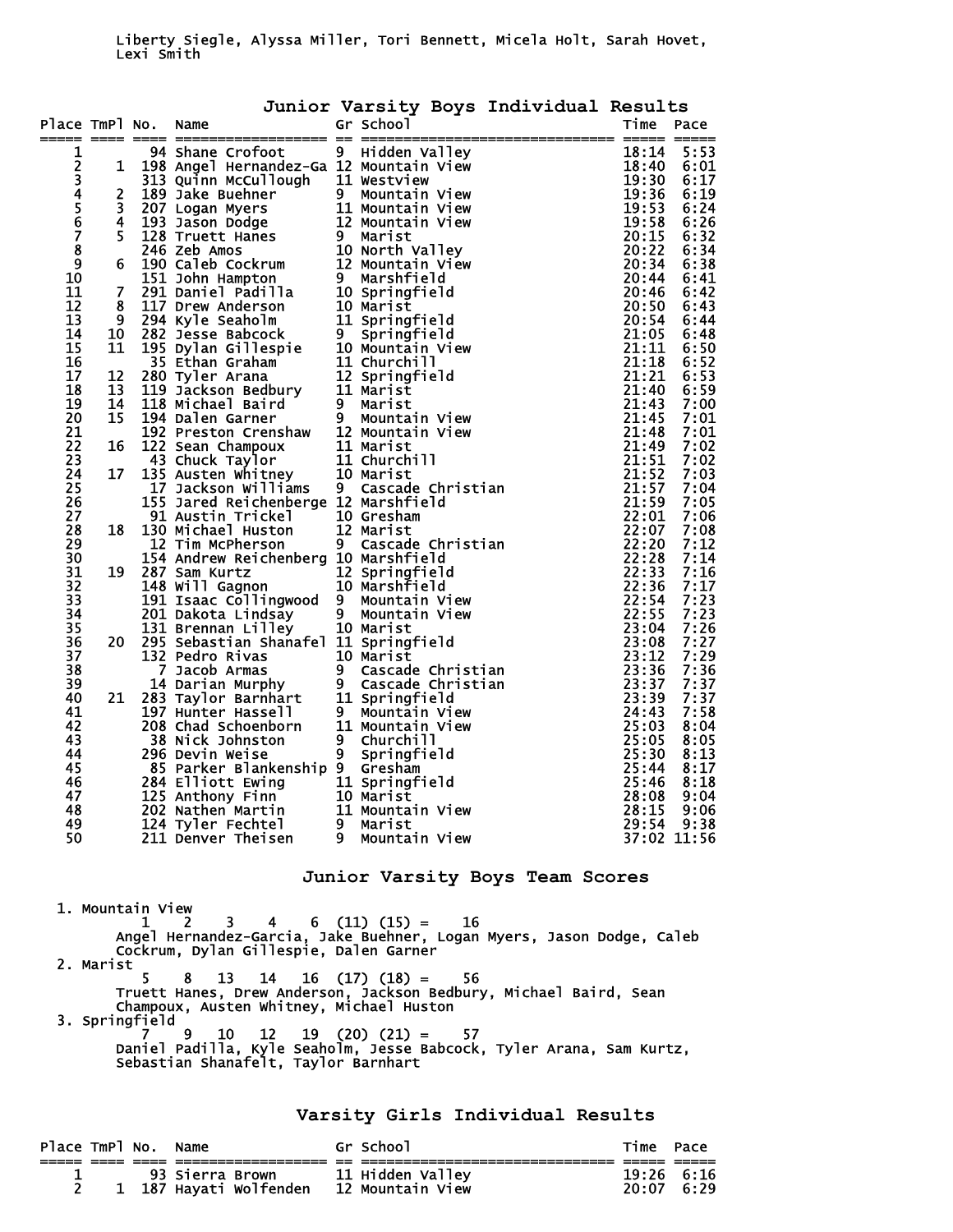|                  |    | 2 104 Molly Bohrer<br>3 137 Shaylen Crook<br>4 103 Monica Anderson<br>5 304 Sarah Medved<br>6 143 Katelyn Rossback<br>7 106 Emily Hollander<br>8 303 Paisley Hiefield<br>9 72 Haley McDonald<br>9 72 Haley McDonald<br>9 72 Haley McDonald<br>9 72 |   |                                                                                                                                                                                                                                                            |             |      |
|------------------|----|----------------------------------------------------------------------------------------------------------------------------------------------------------------------------------------------------------------------------------------------------|---|------------------------------------------------------------------------------------------------------------------------------------------------------------------------------------------------------------------------------------------------------------|-------------|------|
| 345678           |    |                                                                                                                                                                                                                                                    |   |                                                                                                                                                                                                                                                            | 20:27       | 6:35 |
|                  |    |                                                                                                                                                                                                                                                    |   |                                                                                                                                                                                                                                                            | 20:41       | 6:40 |
|                  |    |                                                                                                                                                                                                                                                    |   |                                                                                                                                                                                                                                                            | 20:45       |      |
|                  |    |                                                                                                                                                                                                                                                    |   |                                                                                                                                                                                                                                                            |             | 6:41 |
|                  |    |                                                                                                                                                                                                                                                    |   |                                                                                                                                                                                                                                                            | 20:48       | 6:42 |
|                  |    |                                                                                                                                                                                                                                                    |   |                                                                                                                                                                                                                                                            | 20:52       | 6:43 |
|                  |    |                                                                                                                                                                                                                                                    |   |                                                                                                                                                                                                                                                            |             |      |
|                  |    |                                                                                                                                                                                                                                                    |   |                                                                                                                                                                                                                                                            | 20:55       | 6:44 |
| $\boldsymbol{9}$ |    |                                                                                                                                                                                                                                                    |   |                                                                                                                                                                                                                                                            |             |      |
| 10               |    |                                                                                                                                                                                                                                                    |   |                                                                                                                                                                                                                                                            |             |      |
|                  |    |                                                                                                                                                                                                                                                    |   |                                                                                                                                                                                                                                                            |             |      |
| 11               |    |                                                                                                                                                                                                                                                    |   |                                                                                                                                                                                                                                                            |             |      |
| 12               |    |                                                                                                                                                                                                                                                    |   |                                                                                                                                                                                                                                                            |             |      |
| 13               |    |                                                                                                                                                                                                                                                    |   |                                                                                                                                                                                                                                                            |             |      |
|                  |    |                                                                                                                                                                                                                                                    |   |                                                                                                                                                                                                                                                            |             |      |
| 14               |    |                                                                                                                                                                                                                                                    |   |                                                                                                                                                                                                                                                            |             |      |
| 15               |    |                                                                                                                                                                                                                                                    |   |                                                                                                                                                                                                                                                            |             |      |
| 16               |    |                                                                                                                                                                                                                                                    |   |                                                                                                                                                                                                                                                            |             |      |
|                  |    |                                                                                                                                                                                                                                                    |   |                                                                                                                                                                                                                                                            |             |      |
| 17               |    |                                                                                                                                                                                                                                                    |   |                                                                                                                                                                                                                                                            |             |      |
| 18               |    |                                                                                                                                                                                                                                                    |   |                                                                                                                                                                                                                                                            |             |      |
| 19               |    |                                                                                                                                                                                                                                                    |   |                                                                                                                                                                                                                                                            |             |      |
|                  |    |                                                                                                                                                                                                                                                    |   |                                                                                                                                                                                                                                                            |             |      |
| 20               |    |                                                                                                                                                                                                                                                    |   |                                                                                                                                                                                                                                                            |             |      |
| 21               |    |                                                                                                                                                                                                                                                    |   |                                                                                                                                                                                                                                                            |             |      |
|                  |    |                                                                                                                                                                                                                                                    |   |                                                                                                                                                                                                                                                            |             |      |
| 22               |    |                                                                                                                                                                                                                                                    |   |                                                                                                                                                                                                                                                            |             |      |
| 23               |    |                                                                                                                                                                                                                                                    |   |                                                                                                                                                                                                                                                            |             |      |
| 24               |    |                                                                                                                                                                                                                                                    |   |                                                                                                                                                                                                                                                            |             |      |
|                  |    |                                                                                                                                                                                                                                                    |   |                                                                                                                                                                                                                                                            |             |      |
| 25               |    |                                                                                                                                                                                                                                                    |   |                                                                                                                                                                                                                                                            |             |      |
| 26               |    |                                                                                                                                                                                                                                                    |   |                                                                                                                                                                                                                                                            |             |      |
| 27               |    |                                                                                                                                                                                                                                                    |   |                                                                                                                                                                                                                                                            |             |      |
|                  |    |                                                                                                                                                                                                                                                    |   |                                                                                                                                                                                                                                                            |             |      |
| 28               |    |                                                                                                                                                                                                                                                    |   |                                                                                                                                                                                                                                                            |             |      |
| 29               |    |                                                                                                                                                                                                                                                    |   |                                                                                                                                                                                                                                                            |             |      |
| 30               |    |                                                                                                                                                                                                                                                    |   |                                                                                                                                                                                                                                                            |             |      |
|                  |    |                                                                                                                                                                                                                                                    |   |                                                                                                                                                                                                                                                            |             |      |
| 31               |    |                                                                                                                                                                                                                                                    |   |                                                                                                                                                                                                                                                            |             |      |
| 32               |    |                                                                                                                                                                                                                                                    |   |                                                                                                                                                                                                                                                            |             |      |
|                  |    |                                                                                                                                                                                                                                                    |   |                                                                                                                                                                                                                                                            |             |      |
| 33               |    |                                                                                                                                                                                                                                                    |   |                                                                                                                                                                                                                                                            |             |      |
| 34               |    |                                                                                                                                                                                                                                                    |   |                                                                                                                                                                                                                                                            |             |      |
| 35               |    |                                                                                                                                                                                                                                                    |   |                                                                                                                                                                                                                                                            |             |      |
|                  |    |                                                                                                                                                                                                                                                    |   |                                                                                                                                                                                                                                                            |             |      |
| 36               |    |                                                                                                                                                                                                                                                    |   |                                                                                                                                                                                                                                                            |             |      |
| 37               |    |                                                                                                                                                                                                                                                    |   |                                                                                                                                                                                                                                                            |             |      |
| 38               |    |                                                                                                                                                                                                                                                    |   |                                                                                                                                                                                                                                                            |             |      |
|                  |    |                                                                                                                                                                                                                                                    |   |                                                                                                                                                                                                                                                            |             |      |
| 39               |    |                                                                                                                                                                                                                                                    |   |                                                                                                                                                                                                                                                            |             |      |
| 40               |    |                                                                                                                                                                                                                                                    |   |                                                                                                                                                                                                                                                            |             |      |
| 41               |    |                                                                                                                                                                                                                                                    |   |                                                                                                                                                                                                                                                            |             |      |
|                  |    |                                                                                                                                                                                                                                                    |   |                                                                                                                                                                                                                                                            |             |      |
| 42               |    |                                                                                                                                                                                                                                                    |   |                                                                                                                                                                                                                                                            |             |      |
| 43               |    |                                                                                                                                                                                                                                                    |   |                                                                                                                                                                                                                                                            |             |      |
| 44               |    |                                                                                                                                                                                                                                                    |   |                                                                                                                                                                                                                                                            |             |      |
|                  |    |                                                                                                                                                                                                                                                    |   |                                                                                                                                                                                                                                                            |             |      |
| 45               |    |                                                                                                                                                                                                                                                    |   |                                                                                                                                                                                                                                                            |             |      |
| 46               |    |                                                                                                                                                                                                                                                    |   |                                                                                                                                                                                                                                                            |             |      |
| 47               |    |                                                                                                                                                                                                                                                    |   |                                                                                                                                                                                                                                                            |             |      |
|                  |    |                                                                                                                                                                                                                                                    |   |                                                                                                                                                                                                                                                            |             |      |
| 48               |    |                                                                                                                                                                                                                                                    |   |                                                                                                                                                                                                                                                            |             |      |
| 49               |    |                                                                                                                                                                                                                                                    |   |                                                                                                                                                                                                                                                            |             |      |
| 50               |    |                                                                                                                                                                                                                                                    |   |                                                                                                                                                                                                                                                            |             |      |
|                  |    |                                                                                                                                                                                                                                                    |   |                                                                                                                                                                                                                                                            |             |      |
| 51               |    |                                                                                                                                                                                                                                                    |   |                                                                                                                                                                                                                                                            |             |      |
| 52               | 41 | 46 Grieta King                                                                                                                                                                                                                                     |   | 5 304 sarah Medved<br>16 Sarah Medved<br>16 Sarah Medved<br>16 Sarah Medved<br>16 Sarah Ventonial II Gresham<br>170 Sarah Ventonial II Gresham<br>11 1186 Macaulay Wilson 121 Mountain View<br>11 1186 Macaulay Wilson 121 Mountain View<br>1<br>10 Elmira | 26:56 8:41  |      |
| 53               | 42 | 47 Sierra Kohler                                                                                                                                                                                                                                   |   | 11 Elmira                                                                                                                                                                                                                                                  | 26:58       | 8:41 |
|                  |    |                                                                                                                                                                                                                                                    |   |                                                                                                                                                                                                                                                            |             |      |
| 54               |    | 260 Michelle Miller                                                                                                                                                                                                                                |   | 12 Santiam Christian                                                                                                                                                                                                                                       | 26:59       | 8:42 |
| 55               | 43 | 144 Kelsey Scott                                                                                                                                                                                                                                   |   | 11 Marshfield                                                                                                                                                                                                                                              | 27:39       | 8:54 |
| 56               |    | 259 Lydia Maine                                                                                                                                                                                                                                    | 9 | Santiam Christian                                                                                                                                                                                                                                          | 27:47       | 8:57 |
|                  |    |                                                                                                                                                                                                                                                    |   |                                                                                                                                                                                                                                                            |             |      |
| 57               |    | 254 Alexa Flack                                                                                                                                                                                                                                    |   | 10 Oakridge                                                                                                                                                                                                                                                | 28:55       | 9:19 |
| 58               |    | 261 McKenzie Smithson                                                                                                                                                                                                                              |   | 11 Santiam Christian                                                                                                                                                                                                                                       | 29:04       | 9:22 |
| 59               | 44 | 53 Sierra Stokes                                                                                                                                                                                                                                   |   | 12 Elmira                                                                                                                                                                                                                                                  | 29:22       | 9:28 |
|                  |    |                                                                                                                                                                                                                                                    |   |                                                                                                                                                                                                                                                            |             |      |
| 60               | 45 | 52 Sierra Shaw                                                                                                                                                                                                                                     |   | 11 Elmira                                                                                                                                                                                                                                                  | 29:41       | 9:34 |
| 61               | 46 | 49 Emilee Russell                                                                                                                                                                                                                                  |   | 10 Elmira                                                                                                                                                                                                                                                  | 31:54 10:17 |      |
| 62               |    | 51 Meranda Schaffer                                                                                                                                                                                                                                |   | 12 Elmira                                                                                                                                                                                                                                                  | 32:50 10:35 |      |
|                  |    |                                                                                                                                                                                                                                                    |   |                                                                                                                                                                                                                                                            |             |      |
| 63               |    | 252 Amanda Aguilar                                                                                                                                                                                                                                 |   | 10 Oakridge                                                                                                                                                                                                                                                | 33:16 10:43 |      |
|                  |    |                                                                                                                                                                                                                                                    |   |                                                                                                                                                                                                                                                            |             |      |

## **Varsity Girls Team Scores**

 1. Marist 2 4 7 15 22 (23) (25) = 50 Molly Bohrer, Monica Anderson, Emily Hollander, Claire Koester, Olivia Houser, Anne Yates, Kanna Scoggin 2. Westview  $5 \t 8 \t 10 \t 14 \t 18 \t (28) \t (33) = 55$  Sarah Medved, Paisley Hiefield, Laura Engle, Rebecca Scheer, Lisa Bloch, Mallory Hiefield, Hailey Tye 3. Mountain View 1 11 19 21 24 (26) (30) = 76 Hayati Wolfenden, Macaulay Wilson, Krysta Kroeger, Mikayla Cant, Tia Hatton, Kiersten Hatton, Anna Stenkamp 4. Marshfield 3 6 16 31 34 (37) (43) = 90 Shaylen Crook, Katelyn Rossback, Jasmine Meline, Danica Stys, Lindsay Devereux, Natasha Hill, Kelsey Scott 5. Gresham 9 17 20 27 29 (36) = 102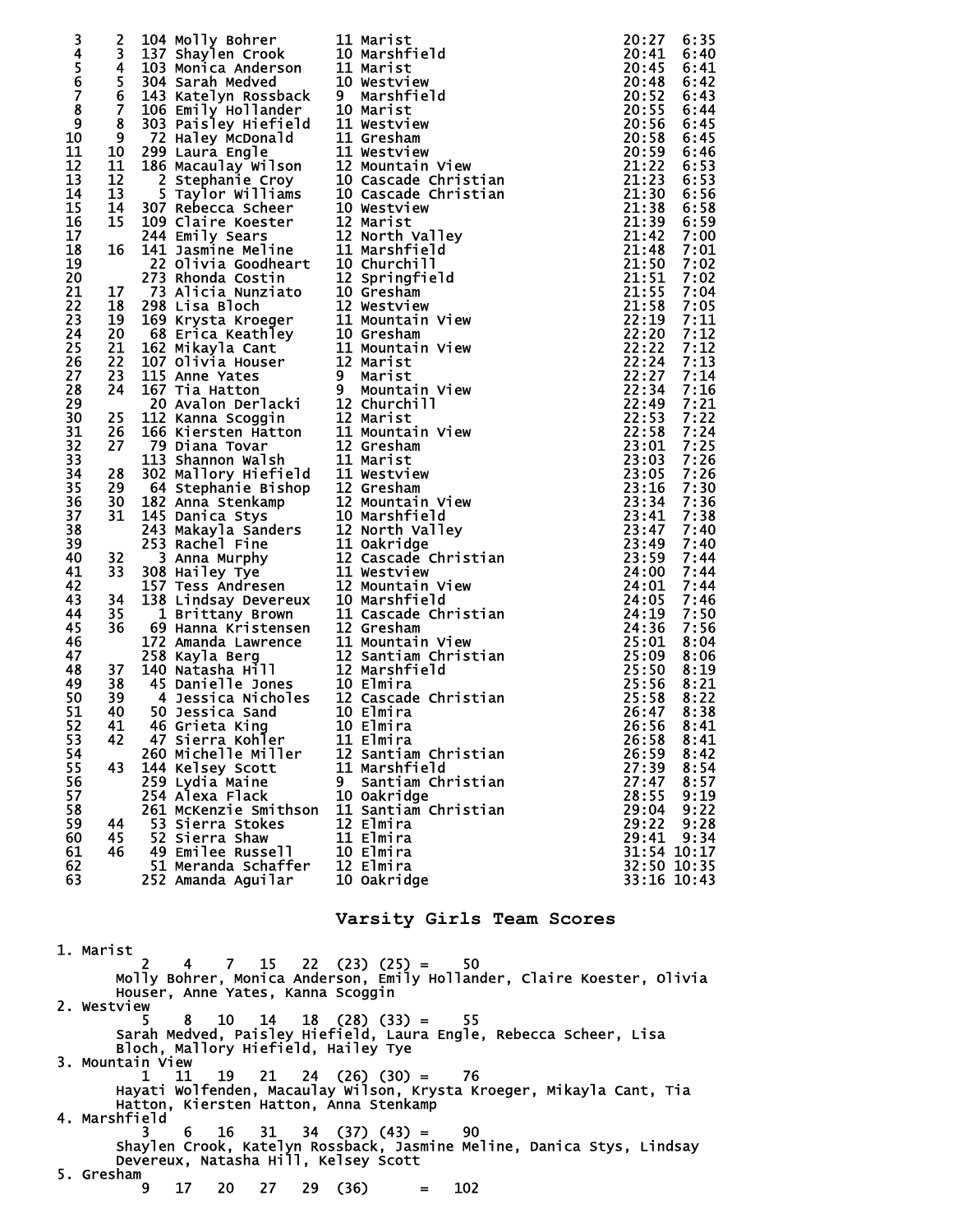Haley McDonald, Alicia Nunziato, Erica Keathley, Diana Tovar, Stephanie Bishop, Hanna Kristensen 6. Cascade Christian 12 13 32 35 39 = 131 Stephanie Croy, Taylor Williams, Anna Murphy, Brittany Brown, Jessica Nicholes 7. Elmira

 38 40 41 42 44 (45) (46) = 205 Danielle Jones, Jessica Sand, Grieta King, Sierra Kohler, Sierra Stokes, Sierra Shaw, Emilee Russell

**Varsity Boys Individual Results** 

| Place TmPl No. |                | Name                                                                                                                                                                                                                                         | Gr School                                                                               | Time           | Pace         |
|----------------|----------------|----------------------------------------------------------------------------------------------------------------------------------------------------------------------------------------------------------------------------------------------|-----------------------------------------------------------------------------------------|----------------|--------------|
| 1              | 1              |                                                                                                                                                                                                                                              | <b>12 Cascade Christian<br/>11 North Valley<br/>11 North Valley<br/>9 Mountain View</b> | 16:32          | 5:20         |
|                | 2              | 10 Hudson Eustace 12 Cascade Chris<br>248 Jonathan Cornish 11 North Valley                                                                                                                                                                   |                                                                                         | 16:37          | 5:21         |
|                | 3              |                                                                                                                                                                                                                                              |                                                                                         | 17:08          | 5:31         |
|                | 4              |                                                                                                                                                                                                                                              |                                                                                         | 17:12          | 5:33         |
|                | 5              | 247 David Cornish 11 North Valley<br>212 Dakota Thornton 9 Mountain View<br>251 Andrew Youngblood 11 North Valley                                                                                                                            |                                                                                         | 17:18          | 5:35         |
| 234567         | $\overline{6}$ | 251 Andrew Youngblood 11 North Valley<br>249 Andrew Davalos 11 North Valley<br>249 Andrew Davalos 11 North Valley<br>204 Jake McDonald 12 Mountain View<br>150 Zach Hammond 12 Warshfield<br>311 Taran Hughes<br>88 Dylan Hanson 12 Gresha   |                                                                                         | 17:23          | 5:36         |
|                | $\overline{7}$ |                                                                                                                                                                                                                                              |                                                                                         | 17:25          | 5:37         |
| $\overline{8}$ | 8              |                                                                                                                                                                                                                                              |                                                                                         | 17:26          | 5:37         |
| 9<br>10        | 9<br>10        |                                                                                                                                                                                                                                              |                                                                                         | 17:28<br>17:32 | 5:38<br>5:39 |
| 11             | 11             |                                                                                                                                                                                                                                              |                                                                                         | 17:38          | 5:41         |
| 12             | 12             |                                                                                                                                                                                                                                              |                                                                                         | 17:42          | 5:42         |
| 13             | 13             |                                                                                                                                                                                                                                              |                                                                                         | 17:43          | 5:43         |
| 14             | 14             |                                                                                                                                                                                                                                              |                                                                                         | 17:48          | 5:44         |
| 15             | 15             |                                                                                                                                                                                                                                              |                                                                                         | 17:55          | 5:47         |
| 16             | 16             |                                                                                                                                                                                                                                              |                                                                                         | 17:57          | 5:47         |
| 17             |                |                                                                                                                                                                                                                                              |                                                                                         | 18:00          | 5:48         |
| 18             | 17             |                                                                                                                                                                                                                                              |                                                                                         | 18:01          | 5:48         |
| 19             | 18             |                                                                                                                                                                                                                                              |                                                                                         | 18:03          | 5:49         |
| 20             | 19             |                                                                                                                                                                                                                                              |                                                                                         | 18:05          | 5:50         |
| 21<br>22       | 20<br>21       |                                                                                                                                                                                                                                              |                                                                                         | 18:08<br>18:13 | 5:51<br>5:52 |
| 23             | 22             |                                                                                                                                                                                                                                              |                                                                                         | 18:15          | 5:53         |
| 24             | 23             |                                                                                                                                                                                                                                              |                                                                                         | 18:16          | 5:53         |
| 25             | 24             |                                                                                                                                                                                                                                              |                                                                                         | 18:22          | 5:55         |
| 26             |                |                                                                                                                                                                                                                                              |                                                                                         | 18:31          | 5:58         |
| 27             | 25             |                                                                                                                                                                                                                                              |                                                                                         | 18:37          | 6:00         |
| 28             | 26             |                                                                                                                                                                                                                                              |                                                                                         | 18:42          | 6:02         |
| 29             |                |                                                                                                                                                                                                                                              |                                                                                         | 18:43          | 6:02         |
| 30             | 27             |                                                                                                                                                                                                                                              |                                                                                         | 18:51          | 6:05         |
| 31             | 28             |                                                                                                                                                                                                                                              |                                                                                         | 19:02          | 6:08         |
| 32             | 29             | 288 Jason Mahnesmith 12 Springrieid<br>214 Gabe Wyllie 9 Mountain View<br>312 Matt Kingzett 11 Westview<br>9 Mountain View<br>210 Will Stevenson 11 Hidden Valley<br>210 Will Stevenson 11 Mountain View<br>133 Zach Silva 11 Marist<br>213  |                                                                                         | 19:03          | 6:08         |
| 33<br>34       | 30             | 120 Michael Busse<br>156 Eddie Rodriguez 12 Marist<br>153 Dakota Pittullo 9 Marshf<br>205 Garrett Menster 12 Mounta                                                                                                                          | 12 Marshfield                                                                           | 19:10<br>19:13 | 6:11<br>6:12 |
| 35             | 31<br>32       |                                                                                                                                                                                                                                              | 9 Marshfield                                                                            | 19:14          | 6:12         |
| 36             |                |                                                                                                                                                                                                                                              | 12 Mountain View                                                                        | 19:15          | 6:12         |
| 37             | 33             | 250 Derek Schwantes                                                                                                                                                                                                                          | 12 North Valley                                                                         | 19:18          | 6:13         |
| 38             | 34             | 264 Jacob Howard                                                                                                                                                                                                                             | 12 Santiam Christian                                                                    | 19:20          | 6:14         |
| 39             | 35             | 264 Jacob Howard<br>149 Colby Gillett 9 Marshfie<br>292 Michael Schrum 12 Springfi<br>196 McKenna Hand 12 Mountain<br>44 Zach Wright 12 Churchi<br>123 Jordan Christian 12 Marist<br>126 Carlos Foerster 12 Marist<br>127 Jake Gram 12 Maris | 9 Marshfield                                                                            | 19:22          | 6:15         |
| 40             | 36             |                                                                                                                                                                                                                                              | 12 Springfield                                                                          | 19:23          | 6:15         |
| 41             |                |                                                                                                                                                                                                                                              | 12 Mountain View                                                                        | 19:27          | 6:16         |
| 42             |                |                                                                                                                                                                                                                                              | 12 Churchill                                                                            | 19:30          | 6:17         |
| 43             | 37             |                                                                                                                                                                                                                                              |                                                                                         | 19:32          | 6:18         |
| 44<br>45       | 38<br>39       |                                                                                                                                                                                                                                              |                                                                                         | 19:39<br>19:49 | 6:20<br>6:23 |
| 46             | 40             |                                                                                                                                                                                                                                              |                                                                                         | 19:56          | 6:25         |
| 47             | 41             |                                                                                                                                                                                                                                              | 11 Springfield                                                                          | 20:00          | 6:27         |
| 48             |                | 42 129 Sam Harwood             10 Marist                                                                                                                                                                                                     |                                                                                         | 20:13          | 6:31         |
| 49             | 43             | 56 Darin French                                                                                                                                                                                                                              | 10 Elmira                                                                               | 20:27          | 6:35         |
| 50             | 44             | 100 Austin Smith                                                                                                                                                                                                                             | 10 La Pine                                                                              | 20:34          | 6:38         |
| 51             | 45             | 101 Tyress Turnsplenty 9 La Pine                                                                                                                                                                                                             |                                                                                         | 20:45          | 6:41         |
| 52             | 46             | 84 William Blake                                                                                                                                                                                                                             | 10 Gresham                                                                              | 20:50          | 6:43         |
| 53             | 47             | 96 Gavin Boen                                                                                                                                                                                                                                | 11 La Pine                                                                              | 20:53          | 6:44         |
| 54             | 48             | 281 Tyler Arch                                                                                                                                                                                                                               | 11 Springfield                                                                          | 20:57          | 6:45         |
| 55             | 49             | 82 Jonas Benoit<br>268 Andrew Otis                                                                                                                                                                                                           | 11 Gresham<br>11 Santiam Christian                                                      | 21:06<br>21:38 | 6:48<br>6:58 |
| 56<br>57       | 50             | 121 Coleman Byrum                                                                                                                                                                                                                            | 11 Marist                                                                               | 21:39          | 6:59         |
| 58             | 51             | 266 Sebastian Menzel                                                                                                                                                                                                                         | 11 Santiam Christian                                                                    | 21:40          | 6:59         |
| 59             | 52             | 13 Steven Mein                                                                                                                                                                                                                               | 11 Cascade Christian                                                                    | 21:41          | 6:59         |
| 60             | 53             | 87 Tucker George                                                                                                                                                                                                                             | 10 Gresham                                                                              | 22:00          | 7:05         |
| 61             | 54             | 8 Justin Casebier                                                                                                                                                                                                                            | 10 Cascade Christian                                                                    | 22:03          | 7:06         |
| 62             | 55             | 62 Bryan Zimmerman                                                                                                                                                                                                                           | 11 Elmira                                                                               | 22:09          | 7:08         |
| 63             | 56             | 16 Ryan Price                                                                                                                                                                                                                                | 12 Cascade Christian                                                                    | 22:15          | 7:10         |
| 64             | 57             | 269 Elliot Pond                                                                                                                                                                                                                              | 9 Santiam Christian                                                                     | 22:21          | 7:12         |
| 65             | 58             | 97 Neiko Haddad                                                                                                                                                                                                                              | 10 La Pine                                                                              | 22:22          | 7:12         |
| 66             | 59             | 54 Ian Cooper                                                                                                                                                                                                                                | 11 Elmira                                                                               | 22:26          | 7:14         |